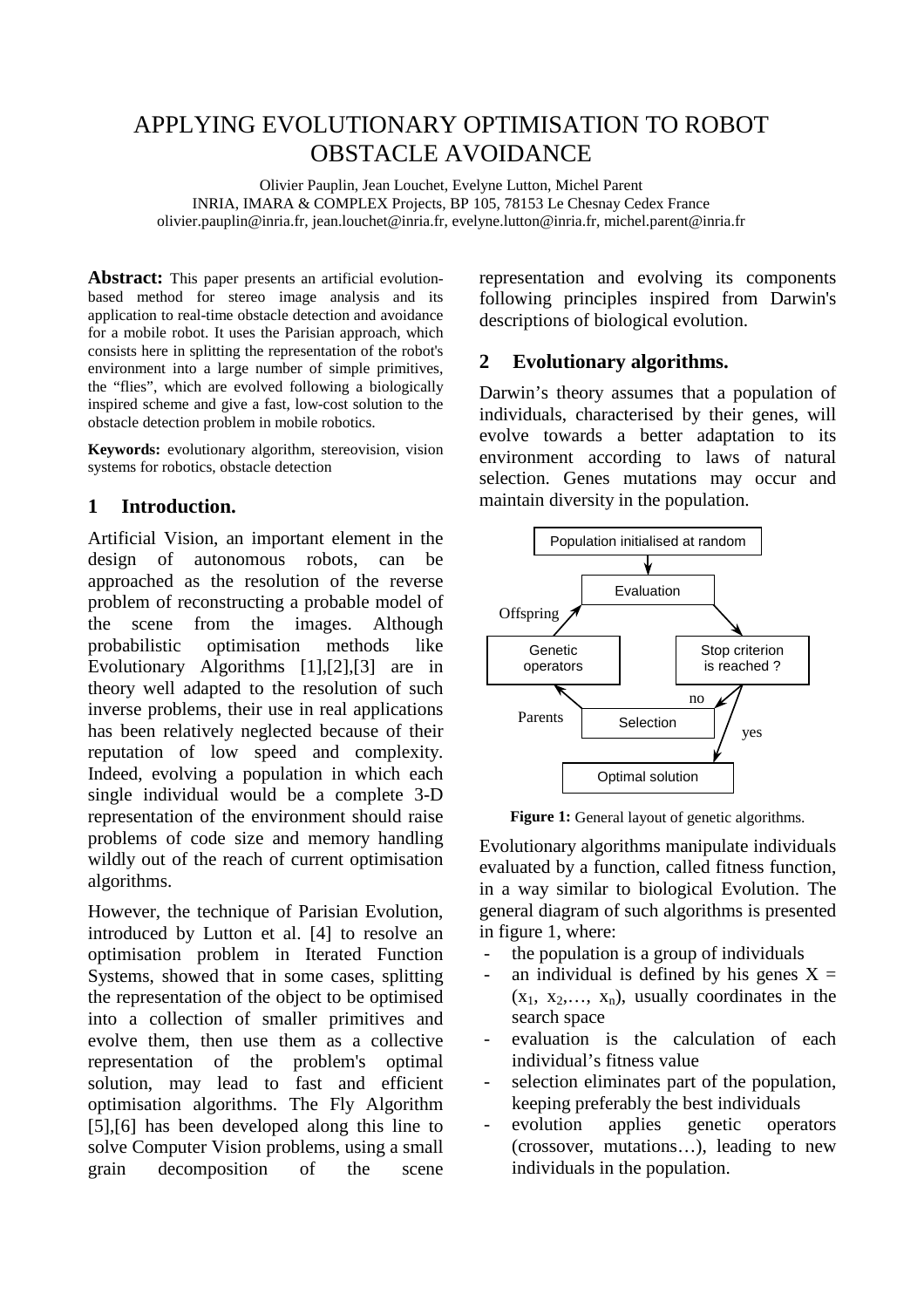#### **3 The Fly algorithm.**

The Fly algorithm is a special case of Parisian evolution for which individuals (the "flies") are defined as 3-D points with coordinates (x, y, z). As far as we know, it is the only existing evolutionary algorithm used to detect obstacles by stereovision. The aim of the algorithm is to drive the whole population - or a significant part of it - into suitable areas of the search space, corresponding to the surfaces of visible objects in the scene.

The population of flies is initialised at random inside the intersection of two cameras' field of view. Flies then evolve following the steps of evolutionary algorithms. All cameras' calibration parameters are known.

#### **3.1 Evaluation.**

The fitness function used to evaluate a fly compares its projections on the left and right images given by the cameras. If the fly is on an object's surface, the projections will have similar neighbourhoods on both images and hence this fly will be attributed a high fitness.

Figures 2 and 3 illustrate that principle. Figure 3 shows neighbourhoods of two flies on left and right images. On that example, Fly1, being on an object's surface, will be given a better fitness than Fly2.



**Figure 2:** Example of device using the Fly algorithm. showing two flies from the population (top view).



Figure 3: Projections of two flies in left and right images.

The mathematical expression of the fitness function is [7],[8]:

$$
F = \frac{|\nabla(M_L)| |\nabla(M_R)|}{\sum_{\text{colours}(i,j)\in N} [L(x_L+i, y_L+j) - R(x_R+i, y_R+j)]^2}
$$

where:

-  $(x_L, y_L)$  and  $(x_R, y_R)$  are the coordinates of the left and right projections of the current individual

 $L(x_L+i, y_L+i)$  is the grey value at the left image at pixel  $(x_L+i, y_L+j)$ , similarly with R for the right image

N is a neighbourhood around the projection of each fly, introduced to obtain a more discriminating comparison of the flies

 $|\nabla (M_L)|$  and  $|\nabla (M_R)|$  are Sobel gradient norms on left and right projections of the fly. That is intended to penalise flies which project onto uniform regions, i.e. less significant flies.

#### **3.2 Selection.**

Selection is elitist and deterministic. It ranks flies according to their fitness values and retains the best individuals (around 40%).

A sharing operator [7],[8] reduces the fitness of flies packed together and forces them to explore other areas of the search space.

#### **3.3 Genetic operators.**

The following operators are applied to selected individuals.

Barycentric cross-over: given two parents  $F_1$  and  $F_2$ , the algorithm builds their offspring F such as: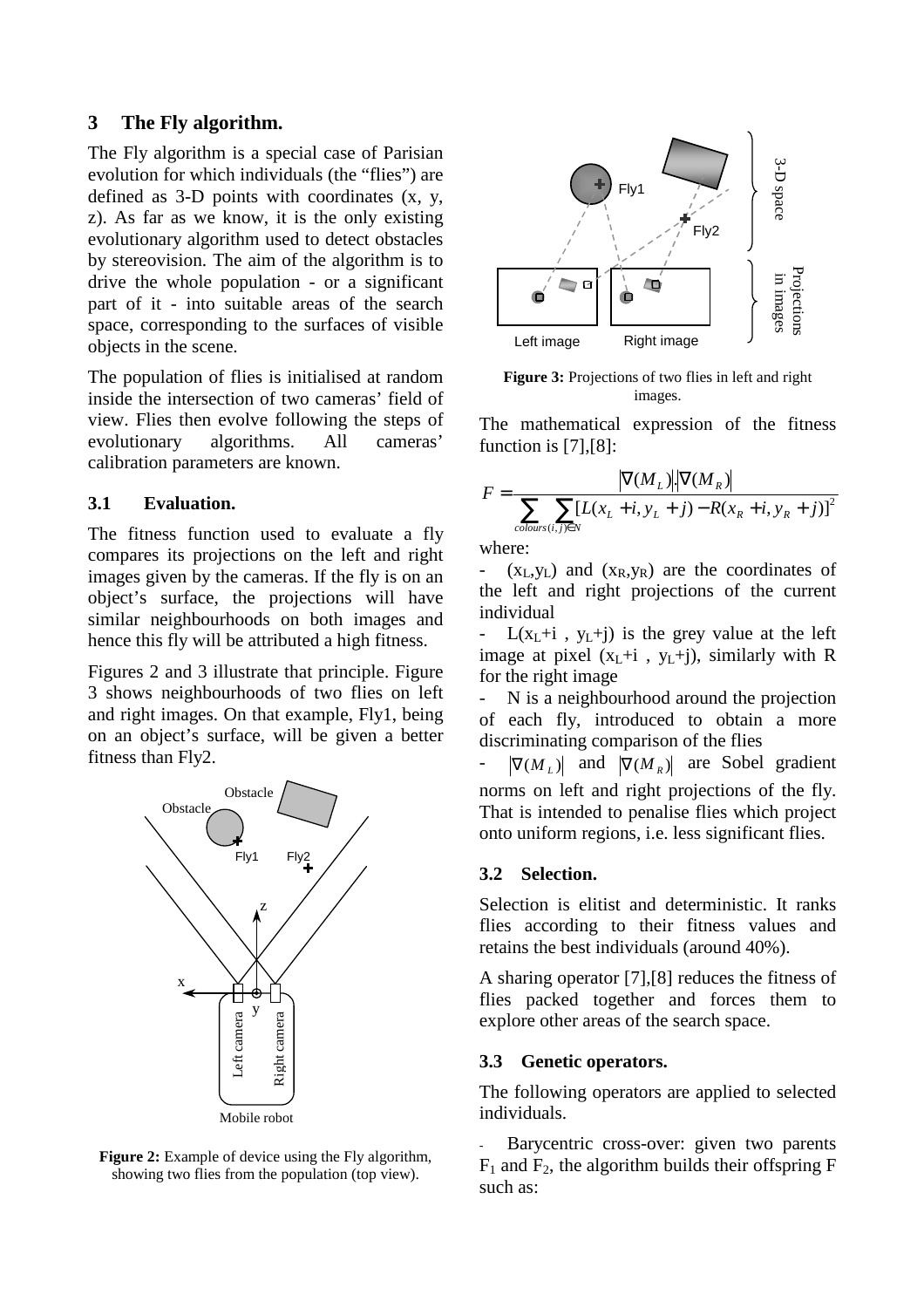$$
\overrightarrow{OF} = \lambda \overrightarrow{OF_1} + (1 - \lambda) \overrightarrow{OF_2}
$$

rrith i okocos ot sosadiosa is the istory of HIII.

- Gaussian mutation adds a Gaussian noise to each one of the three coordinates of the mutated fly. The mutation rate is set to 40%, parisian algorithms normally using a higher mutation rate than conventional evolutionary algorithms.

Another operator, "immigration", is used to improve exploration of the search space, creating new individuals at random. It ensures a constant exploration of the search space, whose high-fitness regions evolve as the scene in front of the cameras changes.

#### **4 Robot simulator.**

The original way the scene is described by the population of flies led our team to adapt classical robot navigation methods in order to use the results of the Fly algorithm as input data. Boumaza [7],[9] developed a simulator of a robot moving in a simplified environment, to test theoretically control methods using the output of the Fly algorithm.

The simulator showed the possibility to build guidance methods based on the output of the Fly algorithm. Our current work consists in transferring and extending these control methods to real life situations.



**Figure 4:** Application example of the Fly algorithm.

#### **5 Real life experiments.**

Figure 4 shows an application example of the Fly algorithm. Flies (black dots) concentrate on obstacles and on regions where the grey level gradient is high, for example on the roadsides. The numerator of the fitness function prevents flies from getting trapped into uniform regions (sky, road surface, etc.).

The three coordinates of each fly being known, the population of flies gives a rough description of the real 3-D scene.

#### **5.1 Control.**

In the scope of using the Fly algorithm in the field of automatic driving - or at least assisted driving, we developed a strategy to make the program quantify the probability that an obstacle is in front of the vehicle. The aim is to deliver a slow down or stop order when an obstacle appears close enough in the field of vision, in order to avoid frontal collision.

The general idea to achieve this goal is to see each fly as the source of a "warning value", higher when:

- the fly is near the vehicle
- the fly is in front of the vehicle (i.e. close to the z axis)
- the fly has a good fitness.

Beforehand, flies useless for this specific application have there fitness value penalised, and thus have high probability to be eliminated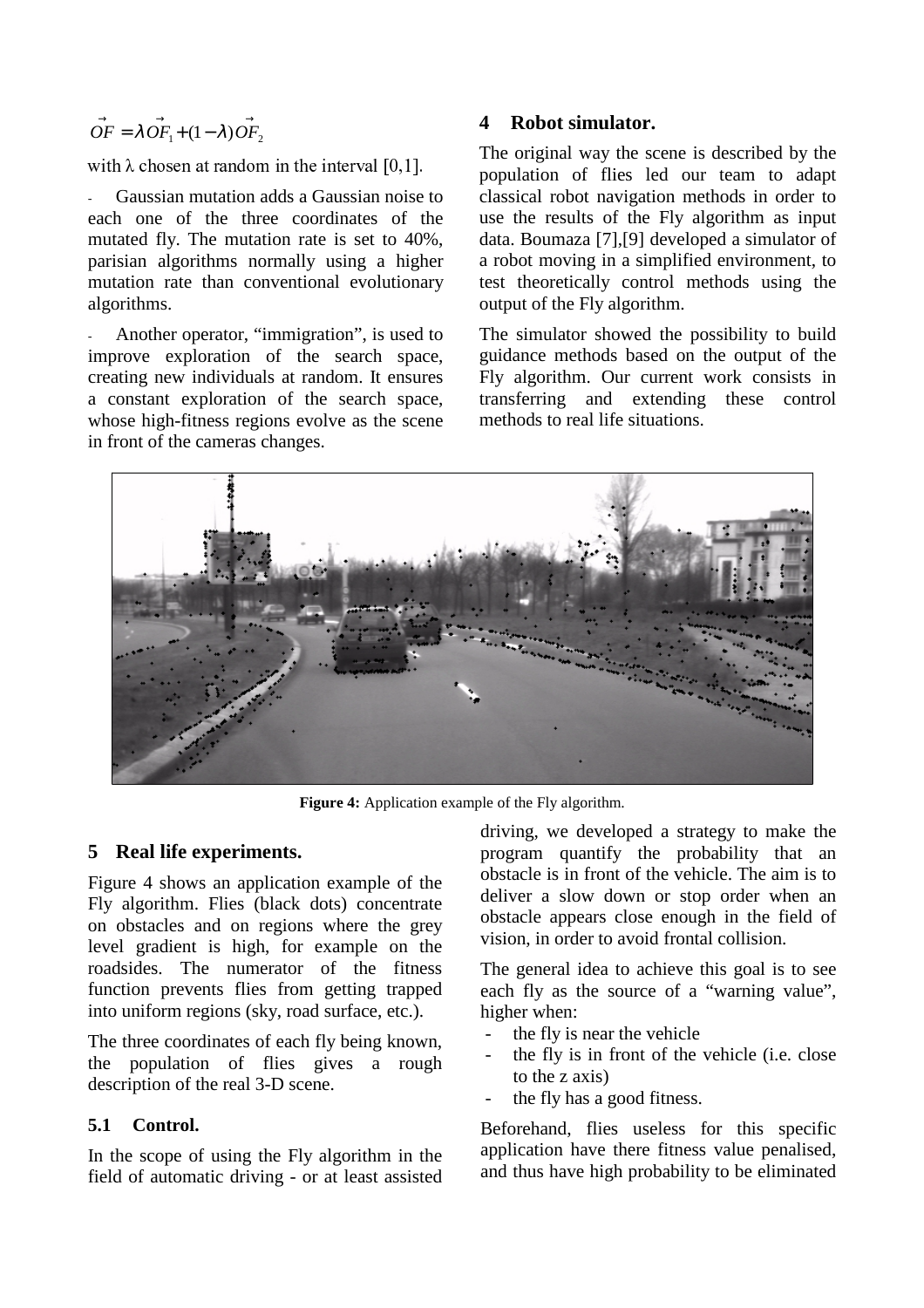by the algorithm's mechanisms. We considered such flies are:

- flies more than 2 metres above the road surface
- flies with a height under 10 centimetres (detecting the ground)
- flies more than 16 metres ahead of the vehicle.

An experimental analysis led us to choose the simple following formula for the warning value of a fly:

$$
warning(fly) = \frac{F}{x^2 \times z}
$$

where F is the fitness value of the fly, and z and x its coordinates as shown on figure 2.

For  $|x| < 0.5$  m we consider  $x = 0.5$  m, and for  $z < 1$  m we consider  $z = 1$  m. This is to avoid giving excessive warning values to flies with a not necessarily good fitness but with a very small x or z coordinate. Moreover, obstacles within a range of half a metre to the left or to the right from the centre of the vehicle  $(|x| < 0.5$  m) are equally dangerous, and are consequently processed the same way.

The warning function was built in order to give high warning values to flies for which the three coefficients F,  $1/x^2$  and  $1/z$  are simultaneously high. Indeed a fly with a low fitness value (thus probably not on an obstacle), far from the vehicle or not in front of it, does not show evidence of an imminent collision. Experiments with a  $1/x$  factor instead of  $1/x^2$ did not give satisfactory results, as it tended to overestimate the importance of flies off the cameras axis.

#### **5.2 Results.**

To validate the algorithm, we tested it on two stereo pairs of images: one representing a road with no immediate obstacle (figures 5 and 6), and one representing a pedestrian crossing the street in front of the vehicle (figures 7 and 8). Figure 5 does not show a case of emergency breaking, whereas figure 7 shows a situation closer to a collision.

Results are obtained using two commercial CCD cameras and a computer (Pentium 2 GHz). The population of flies is 5000. One generation takes about 10 milliseconds. Population update and calculation of the warning values are done in a quasi-continuous way, and the system needs about 10 to 30 generations to react to a new event in the scene.

Figures 5 and 7 show the 250 best flies of the resulting population. Flies appear as black crosses. We note that, on both figures 5 and 7, flies gather on the visible objects of the scene (car, pedestrian, road sides...).

Figures 6 and 8 show the same  $(x,y)$  view as figures 5 and 7, with only flies represented. Flies appear as spots as dark as their warning value is high.

We note the algorithm delivers higher warning values in figure 8 than in figure 6, where they are very close to zero.



**Figure 5:** A road with no immediate obstacle.



**Figure 6:** Warning values of figure 5 flies.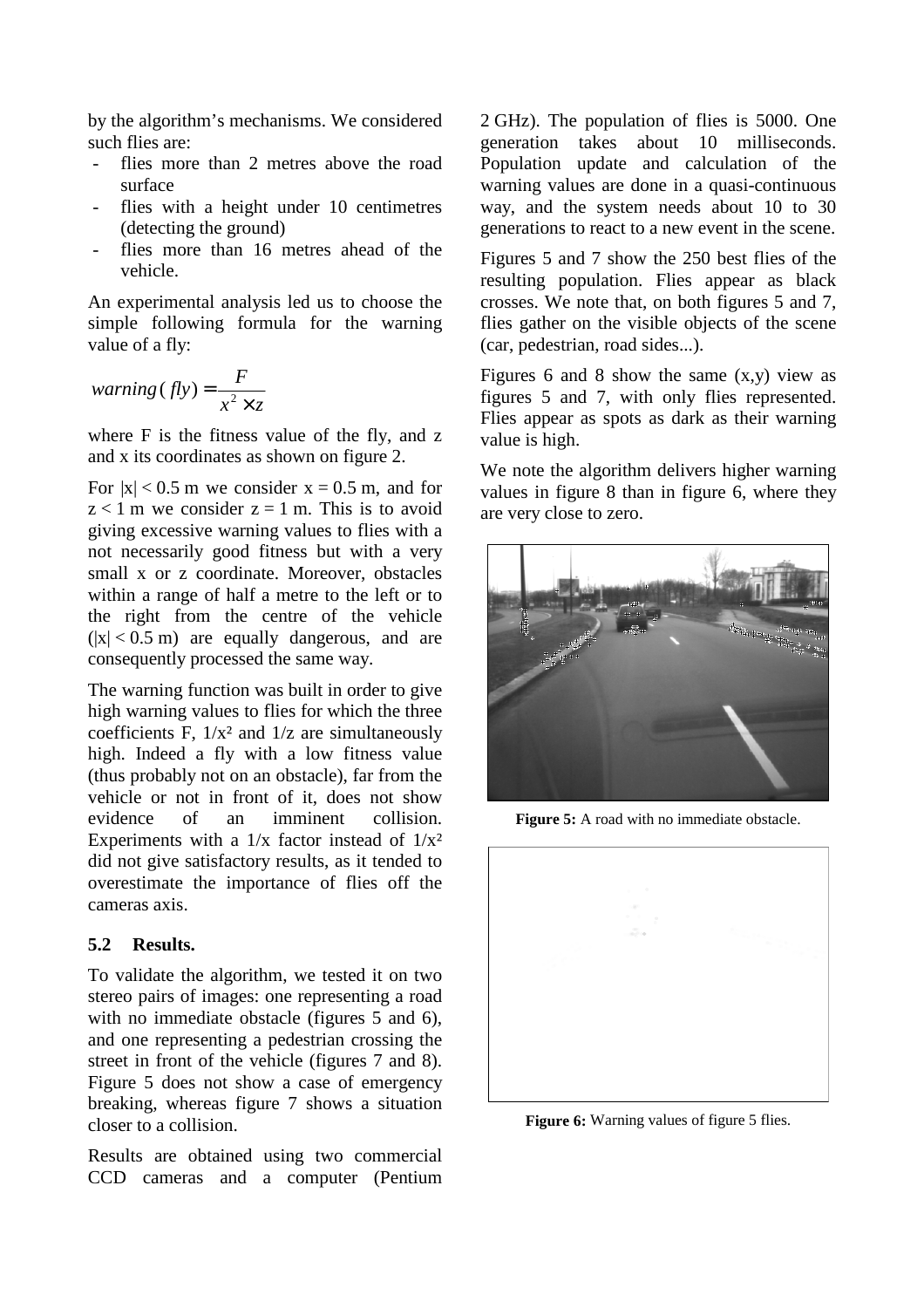

**Figure 7:** A pedestrian at 4 metres from the cameras, on the middle of the road.



Figure 8: Warning values of figure 7 flies.

A global warning value can be defined as the mean of the warning values of a population. In the first case, this mean is 0.09, whereas in the second case it is 0.85. The high difference between these two values suggests that they can be used to discriminate between the two situations. Further experiments will be needed in order to confirm or refine this criterion.

# **6 Conclusion.**

The Fly algorithm has proved a valid method for obstacle detection in outdoor environments. The simplicity of the fitness function used opens the way to real time applications. Real time vehicle control based on the information of flies (coordinates, fitness value) has been developed.

Classical image segmentation and stereo reconstruction methods are potentially able to give more complete and accurate results than the Fly algorithm, though requiring higher

processing times. However, the Fly algorithm presents some features which are outstandingly interesting in real time vision applications: in particular its asynchronous properties and its principle of continuous refinement of previous results, giving reaction times to new events intrinsically faster than classical methods [8].

Our future work will be directed toward developing guidance algorithms for mobile robots in real life situations, and to integrate them into a vehicle of IMARA project.

# **Acknowledgements.**

We thank Dr Amine Boumaza for his important contribution to the development of the code used in our experiments.

This research was funded in part by the IST Programme of the European Commission in the CyberCars project:

http://www.cybercars.org/

## **References.**

- 1. D.E. Goldberg, *Genetic Algorithms in Search, Optimization and Machine Learning*, Addison-Wesley, Reading, MA (1989)
- 2. I. Rechenberg, "Evolution strategy", J.M. Zurada, R.J. Marks II, C.J. Robinson, (Eds.), *Computationnal Intelligence Imitating Life,* IEEE Press, Piscataway, NJ, pp. 147-159 (1994)
- 3. J.-P. Rennard, *Vie artificielle*, Vuibert, ISBN 2-7117-8694-3, pp 241-242 (2002)
- 4. P. Collet, E. Lutton, F. Raynal, M. Schoenauer, "Individual GP: an alternative viewpoint for the resolution of complex problems", *Genetic and Evolutionary Computation Conference GECCO99*, Morgan Kauffmann, San Francisco, CA (1999)
- 5. J. Louchet, "From Hough to Darwin: an individual evolutionary strategy applied to artificial vision", *Artificial Evolution, European Conference, AE 99,* Dunkerque, France, Selected papers, Springer Verlag, Lecture Notes in Computer Science 1829 (1999)